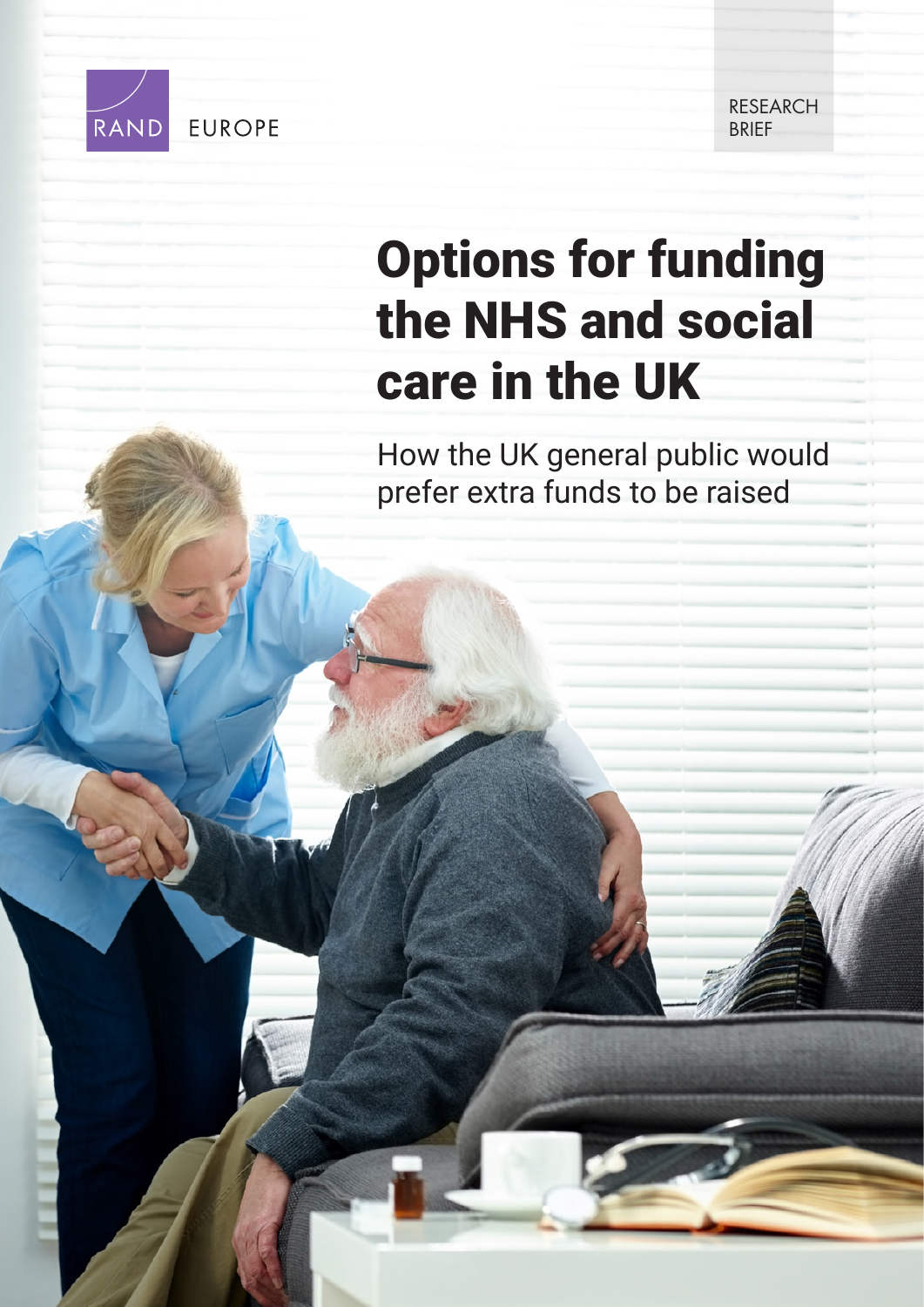

## **Key findings**



Increased spending on healthcare and social care can be funded by **taxation**, mandatory insurance, voluntary insurance or user charges.



Internationally, all options are used to varying degrees.



In the UK, the National Health Service is 99 per cent tax funded; although adult social care is **partly tax funded**, almost as much comes from user charges.



A discrete choice experiment with over 2,700 members of the UK public showed they **prefer to raise** additional funding for adult social care in the same way as for the NHS:

By progressive taxation Preferably ring-fenced to be spent only on health or social care Not by increased user charges or voluntary insurance.

# **The policy challenge**

We all want to be looked after when we are ill, frail or have difficulty performing the normal activities of daily life. The demand for health and social care is rising in the UK, as it is internationally, and it will continue to do so as the population ages, as expectations grow about the care they should receive, and as technological progress increases what healthcare, in particular, can achieve. The challenge is to find a way to raise the extra funds needed in a way that is acceptable to the general public.

Different countries have developed different care systems, and different tax and insurance systems, and their populations may have different attitudes to what it is acceptable for citizens to have to pay out of their own pockets when they need care. This RAND briefing reflects on the main lessons from research into how the UK general public would prefer additional funds for the National Health Service (NHS) and adult social care to be raised. The details of this Health Foundation-funded research, including all of the findings, are set out in Sussex et al. (2019).1

For many years there has been recurring debate about whether taxation should remain the main source of funding of the NHS and whether funding should be ring-fenced using a dedicated NHS tax (hypothecation). There have also been calls to introduce additional payments for certain aspects of NHS care, such as visiting the GP, although this option has been viewed as problematic.<sup>2</sup> Similarly, there has been a long-standing debate about how

<sup>1</sup> Sussex, J., P. Burge, H. Lu, J. Exley & S. King. 2019. *Public acceptability of health and social care funding options. Health Foundation Working Paper 4*. London: The Health Foundation.

<sup>2</sup> See in particular: Barker Commission. 2014. *A new settlement for health and social care. Interim report.*  London: The King's Fund.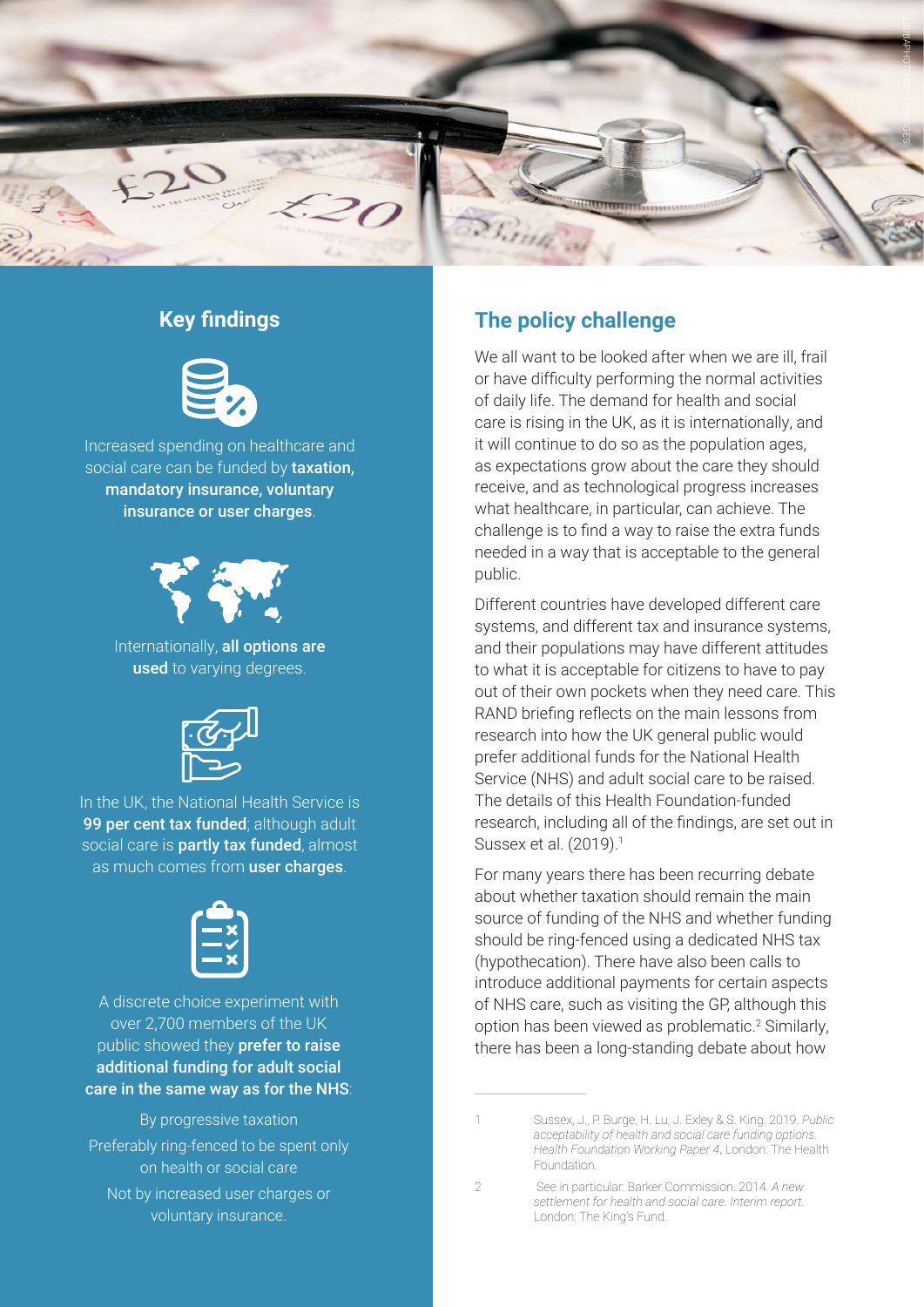the responsibility to pay for social care should be split between public authorities (using tax funds) and the individuals requiring the care (and their families) paying for it out of their own pockets.

Nearly 99 per cent of NHS funding comes from general taxation, and a little more than 1 per cent from user charges, e.g. for dentistry and, in England, prescription medicines. Social care is funded differently from NHS care. Part is tax funded but almost as much is paid for privately by care recipients and their families, and most social care for adults is provided unpaid by family or friends.<sup>3</sup>

Analysis by the Institute for Fiscal Studies and the Health Foundation concluded that 'UK spending on healthcare will have to rise by an average 3.3 per cent a year over the next 15 years just to maintain NHS provision at current levels

… Social care funding will need to increase by 3.9 per cent a year to meet the needs of an ageing

population and an increasing number of younger adults living with disabilities.'<sup>4</sup>

## **Funding options**

There are five main options for funding NHS and social care:

- General taxation
- Ring-fenced or 'hypothecated' taxation, where the funds raised are promised to be spent only on health or social care
- Mandatory insurance, also known as 'social insurance'
- Voluntary insurance, sometimes referred to as 'private insurance'
- User charges, i.e. paying for care when receiving it.

<sup>4</sup> Charlesworth, A., P. Johnson, et al. 2018, *Securing the future: funding health and social care to the 2030s*. London: The Institute for Fiscal Studies.



<sup>3</sup> A good description of this is in: Morse, A. 2014. *Adult social care in England: overview. HC 1102, Session 2013–14.* London: National Audit Office.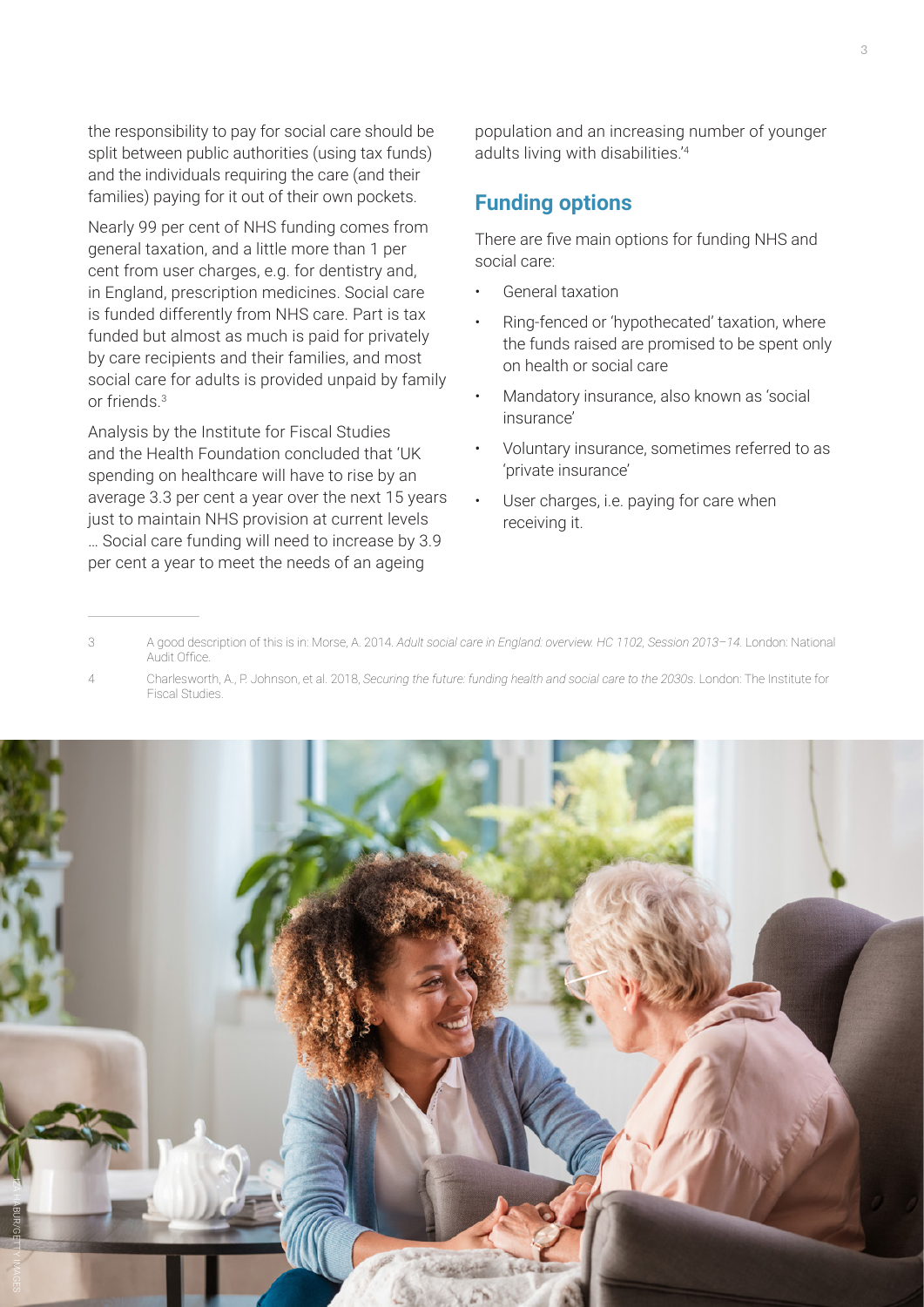| <b>Tax</b>                          | £ billion | Per cent of total tax revenues |
|-------------------------------------|-----------|--------------------------------|
| Income tax                          | 180.0     | 27.6%                          |
| National Insurance contributions    | 130.9     | 20.0%                          |
| Value Added Tax                     | 125.4     | 19.2%                          |
| Tobacco duty                        | 8.8       | 1.3%                           |
| Alcohol duties                      | 11.4      | 1.7%                           |
| All other taxes collected by HMRC   | 137.5     | 21.1%                          |
| Council tax (2017 calendar year)    | 31.7      | 4.9%                           |
| Business Rates (2017 calendar year) | 27.3      | 4.2%                           |
| <b>TOTAL</b>                        | 653.0     | 100.0%                         |

*Sources: HM Revenue & Customs.5 Office for National Statistics.6*

Taxation can be of income, wealth or expenditure (e.g. VAT and taxes on purchases of alcohol, tobacco and petrol). All three types already exist in the UK tax system. Taxation can be progressive or regressive. A progressive tax is where people on higher incomes pay a higher percentage of their income in tax, as with UK income tax. A regressive tax takes a higher percentage of income the lower your income is. VAT and most taxes on expenditures are regressive as people with lower incomes tend to spend a higher proportion of their incomes. Taxes can be raised not only at the national level but also at regional and local levels, e.g. UK local authorities levy council tax, and the Scottish government raises one percentage point of additional income tax beyond the rates set by the UK government.

The UK does not currently have any hypothecated taxes. Taxing expenditure on health-harming goods such as tobacco, alcohol and sugar

(so-called 'sin-taxes') have been discussed as a way to boost funding for the NHS, as they also benefit public health by deterring damaging consumption behaviours. However, the potential revenues raised are small relative to the scale of NHS spending. Table 1 summarises the main sources of UK tax revenues.

The UK does not currently use mandatory insurance to fund NHS or social care. People in paid employment (and their employers) or those who are self-employed pay National Insurance, which qualifies them for a state pension and certain other benefits. However, entitlement to NHS care or social care is based on residence and is unrelated to National Insurance contributions. National Insurance contributions are collected by central government and are part of the total tax revenue stream.

About 10–11 per cent of the population in the UK has voluntary health insurance, with £6.2 billion

<sup>5</sup> HM Revenue & Customs. 2018. *HMRC tax and NIC receipts. Monthly and annual historical record October 2018*. As of 18 June 2019: [https://assets.publishing.service.gov.uk/government/uploads/system/uploads/attachment\\_data/file/757520/Oct18\\_Receipts\\_](https://assets.publishing.service.gov.uk/government/uploads/system/uploads/attachment_data/file/757520/Oct18_Receipts_NS_Bulletin_Final.pdf) NS\_Bulletin\_Final.pdf.

<sup>6</sup> Office for National Statistics. 2018. *UK National Accounts, The Blue Book: 2018*. As of 18 June 2019: [https://www.ons.gov.uk/economy/grossdomesticproductgdp/compendium/unitedkingdomnationalaccountsthebluebook/2018/](https://www.ons.gov.uk/economy/grossdomesticproductgdp/compendium/unitedkingdomnationalaccountsthebluebook/2018/publicsectorsupplementarytables) publicsectorsupplementarytables.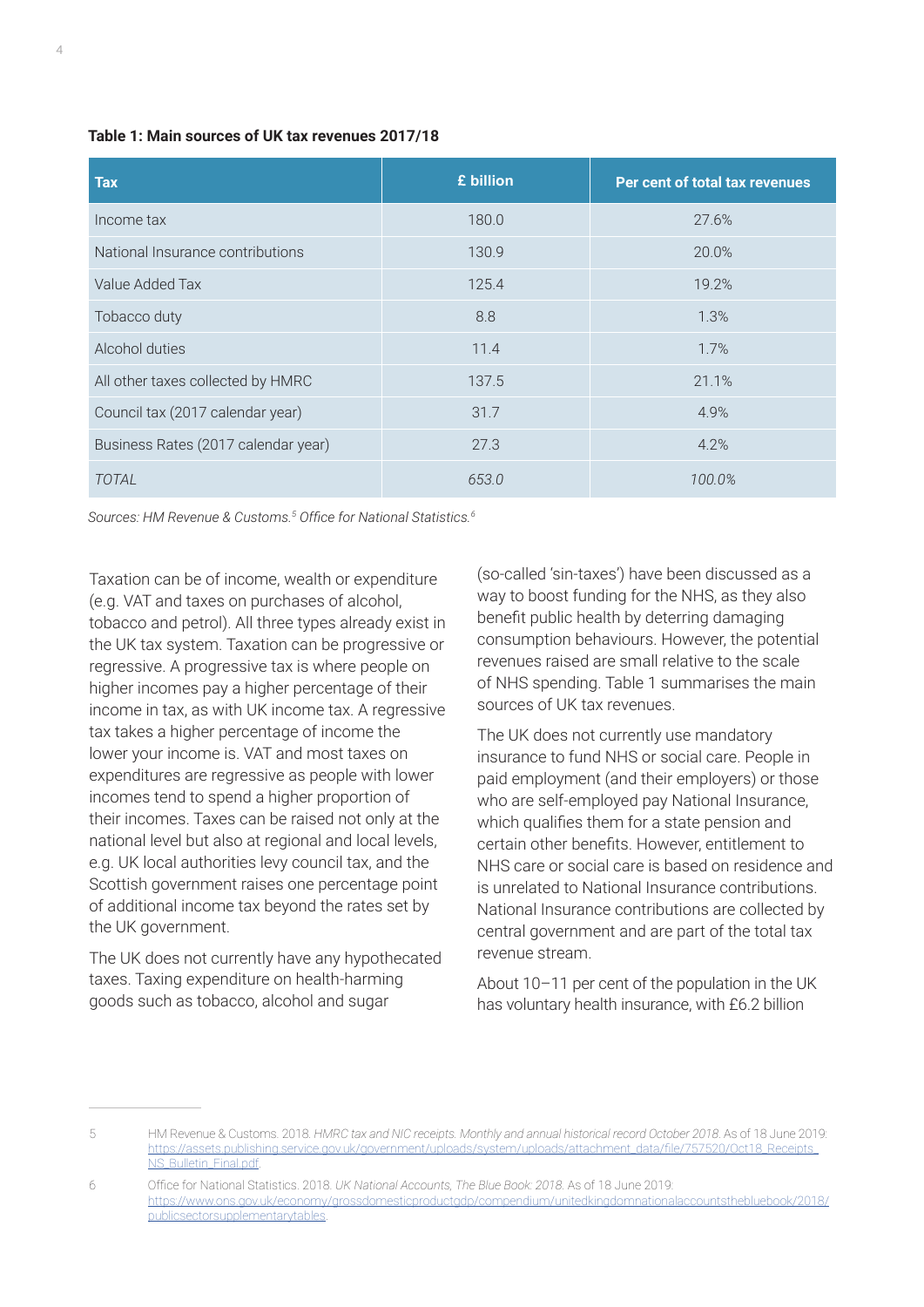spent on it in 2016.<sup>7</sup> This is used to supplement what the NHS offers by being able to access non-NHS healthcare. There is currently no voluntary insurance available for adult social care in the UK.

The study team reviewed published analyses of health and social care funding arrangements in high income countries and undertook 30 interviews with experts in nine of those countries to gain additional insights into funding reforms being considered outside the UK.<sup>8</sup> While the high income countries we reviewed differ in the precise ways they fund health and social care, two common threads emerge:

- Most countries fund healthcare mainly from public sources, either taxation or mandatory health insurance or both. The US and South Korea were outliers, but even their public funds covered more than half of healthcare expenditure.
- Compared to healthcare, social care funding relies much more on individuals paying for care privately or receiving unpaid care from family and friends.

From interviews with key international informants, the study team learned that consideration of fundamental reforms to how healthcare is funded is rare, although rather more radical approaches have been considered for funding social care. France, Germany, Japan and South Korea all have experience with some form of mandatory long-term care insurance for some elements of social care.

Political commitment and preferences, which are strongly influenced by an understanding of what is thought to be publicly acceptable, shape whether and what changes in funding are considered in a given country. The history of health and social care funding arrangements inevitably affects public and policymaker perceptions about what is desirable or even possible in that country. Societal values and a country's political, social and economic

context are strong forces shaping the options that may be implemented. Consequently, the study team has undertaken a thorough examination of the preferences of the general public in the UK.

### **Which ways of funding care are most acceptable to the UK public?**

To understand which approaches to raising more money for NHS and social care might be most feasible in the UK requires an understanding of the preferences of the UK public. Surveys are used, from time to time, to ask samples of the UK population about how they think the NHS should be funded. In 2017, the British Social Attitudes (BSA) survey (of a representative sample of adults from England, Scotland and Wales, but none from Northern Ireland) asked, 'If the NHS needed more money, which of the following do you think you would be prepared to accept?' Of the respondents, 26 per cent opted to pay more through existing taxes and another 35 per cent favoured a separate tax that would 'go directly to the NHS'. Thus, 61 per cent chose increased taxes. Only 21 per cent preferred charges to be increased.9 The question of how to pay for social care in the UK has not (to our knowledge) been explicitly asked in a published survey during the last decade.

However, surveys like the BSA cannot determine what it is about each funding option that makes it more or less desirable to the respondent. The study team's research fills that evidence gap by focusing on the attributes of different ways of raising the funds for NHS and social care respectively. We first explored with members of the public across the UK in five focus groups why they preferred one way of funding to another. Based on what we learned there, we then tested, with a sample of over 2,700 adults, the strength of their preferences between funding approaches with different attributes. We did this via a discrete choice experiment (DCE); the first time (to our

<sup>7</sup> Office for National Statistics. 2018. *Statistical Bulletin: UK Health Accounts: 2016*. As of 18 June 2019: [https://www.ons.gov.uk/peoplepopulationandcommunity/healthandsocialcare/healthcaresystem/bulletins/](https://www.ons.gov.uk/peoplepopulationandcommunity/healthandsocialcare/healthcaresystem/bulletins/ukhealthaccounts/2016#financing-of-healthcare) ukhealthaccounts/2016#financing-of-healthcare

<sup>8</sup> Cylus, J., D. Roland, E. Nolte, J. Corbett, K. Jones, J. Forder & J. Sussex. 2018. *Identifying options for funding the NHS and social care in the UK: international evidence. Health Foundation Working Paper 3*. London: The Health Foundation.

<sup>9</sup> Evans, H. 2018. *Does the public see tax rises as the answer to NHS funding pressures?* London: The King's Fund. As of 18 June 2019: <https://www.kingsfund.org.uk/publications/does-public-see-tax-rises-answer-nhs-funding-pressures>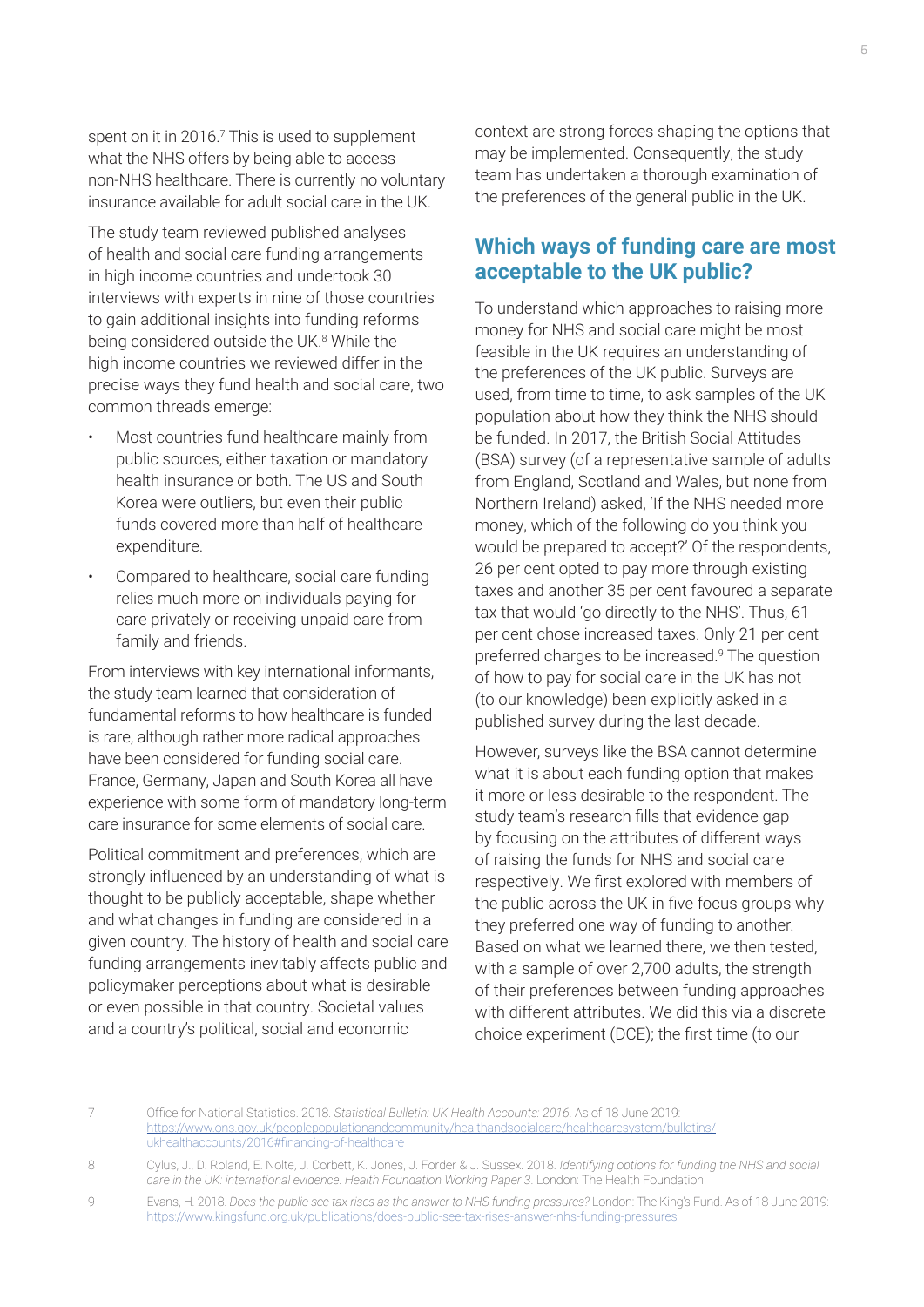knowledge) that such a detailed approach has been taken to analysing NHS care or social care funding preferences in the UK.

Table 2 lists the attributes, and their 'levels', that we tested in the DCE survey. In the survey we first checked respondents' understanding of current NHS and social care funding arrangements, and the scale of current annual expenditures, with multiplechoice questions. We then asked each respondent to make a series of binary choices such as: would you rather care was funded by a system with the set of attributes A or with the set of attributes B? By asking a large enough sample to make a number of such choices and by offering different people different combinations of choices, it is possible to infer the relative strengths of preferences the population has for the different attributes. To avoid the risk of skewing the findings by the order in which we asked people about NHS and social care respectively, we asked half of the respondents about social care first and then about NHS care, and half of the respondents about NHS care first and social care second. We also asked samples of the population from each of the four countries of the

UK to see if views differed between respondents in England, Northern Ireland, Scotland and Wales.

Our first major finding is that the general public has, on average, poor knowledge of the scale of NHS and social care funding. When offered a choice between four levels of annual NHS expenditure in the UK, fewer than 30 per cent selected the correct amount; and when offered four different splits of public/private funding of the NHS, only around 45 per cent correctly identified that the NHS is 99 per cent publicly funded (Figure 1). Knowledge of the level of public funding of social care and how that compares with private funding was poorer still: correct responses from a choice of four options were around 25 per cent, i.e. no better than random (Figure 1). There is clearly scope to increase public understanding of funding levels and sources for both the NHS and, especially, for social care. Having first tested respondents' prior knowledge of NHS and social care expenditure levels and sources of funding, we then presented them with the correct answers before going on to ask them the DCE questions.

| <b>Attribute</b>          | <b>Levels</b>  | <b>Description</b>                                                                                                             |  |
|---------------------------|----------------|--------------------------------------------------------------------------------------------------------------------------------|--|
| Universality/collectivism | $\Omega$       | Everyone contributes, everyone gets benefit                                                                                    |  |
|                           | $\mathbf{1}$   | Individual decides whether to pay (either through insurance or one-off<br>payments), individual doesn't benefit if hasn't paid |  |
| Income equity             | $\Omega$       | What you pay does not depend on your income                                                                                    |  |
|                           | 1              | People pay broadly in proportion to their income                                                                               |  |
|                           | $\overline{2}$ | Those on higher incomes pay at higher rates                                                                                    |  |
| Inter-generational equity | $\Omega$       | What you pay does not depend on your age                                                                                       |  |
|                           | 1              | Young people pay less, and older people pay more                                                                               |  |
| Who controls the fund     | $\bigcap$      | UK national government (not ring-fenced)                                                                                       |  |
|                           | 1              | UK national government (ring-fenced for health)                                                                                |  |
|                           | $\overline{2}$ | Regional/devolved government (not ring-fenced)                                                                                 |  |
|                           | 3              | Regional/devolved government (ring-fenced for health)                                                                          |  |
|                           | $\overline{4}$ | Local authority (not ring-fenced)                                                                                              |  |
|                           | 5              | Local authority (ring-fenced for health)                                                                                       |  |
|                           | 6              | NHS body                                                                                                                       |  |
|                           | 7              | Commercial company                                                                                                             |  |
|                           | 8              | Charitable organisation                                                                                                        |  |

#### **Table 2: Funding attributes and levels for testing in the discrete choice experiment**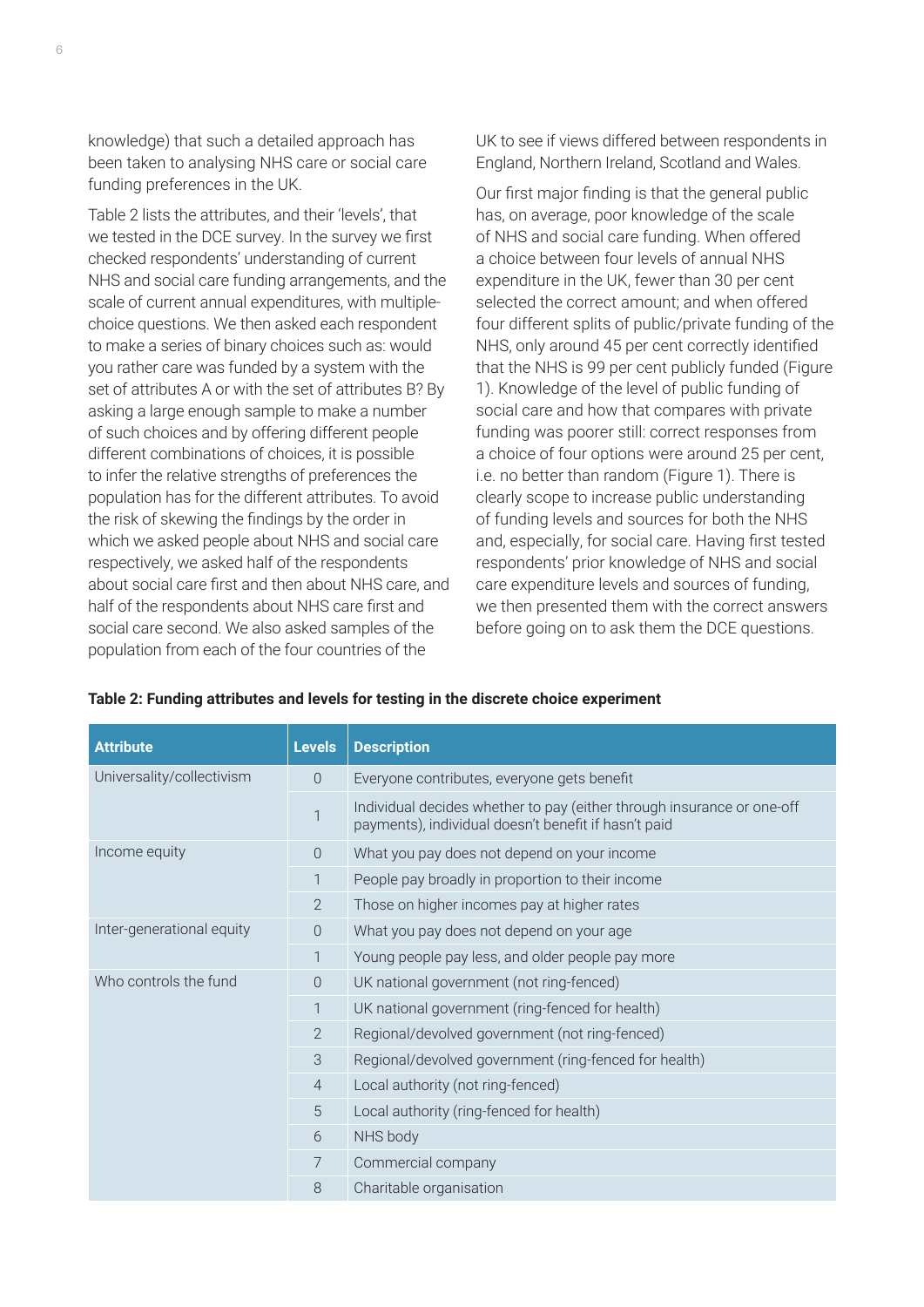

#### **Figure 1: Proportion of sample that correctly answered questions regarding current funding**

The focus group discussions showed that it was more realistic to concentrate on how *additional* funds would be raised in future to meet the growing demand for NHS and social care expenditure, rather than ask people how NHS and social care should be funded *in total*. A strong and clear finding is that all sections of the public – across age groups, income groups, employment status, health status and the four countries of the UK – would like additional funding for both NHS and social care to be raised in the same way. This contrasts with the current reality in the UK that social care depends heavily on self-funding by individuals, whereas the NHS is 99 per cent funded from general taxation.

The majority view across all age groups, income groups and UK countries is that it is preferable to fund both NHS and social care as a social responsibility so that these services are available for whoever needs them (collectivism). There is a slightly stronger preference for collectivism among people aged 45 or over, and among people in Scotland, relative to other age groups and countries. This preference is in line with current arrangements for funding the NHS. But satisfying

this preference in finding additional funds for social care would imply that the additional money should come wholly from taxation or mandatory insurance, rather than the current default situation in the UK where additional social care demands are either being funded privately or not at all.

We find that the UK population has, on average, a clear preference that the amount someone contributes to additional funding of NHS and social care should be at least proportional to income, and a slightly stronger preference that funds should be raised progressively relative to income. This preference holds on average within all age and income subgroups of the population and across all four countries. Even people in the highest income groups support progressivity in funding both NHS care and social care, albeit not quite as strongly as people on lower incomes. The implication is that an increase in income tax would be a relatively popular way of increasing funding for both the NHS and social care, and that increases in regressive taxes like VAT would not.

We find across all age groups a clear preference that, as now, what an individual pays to fund NHS or social care should not depend on their age.